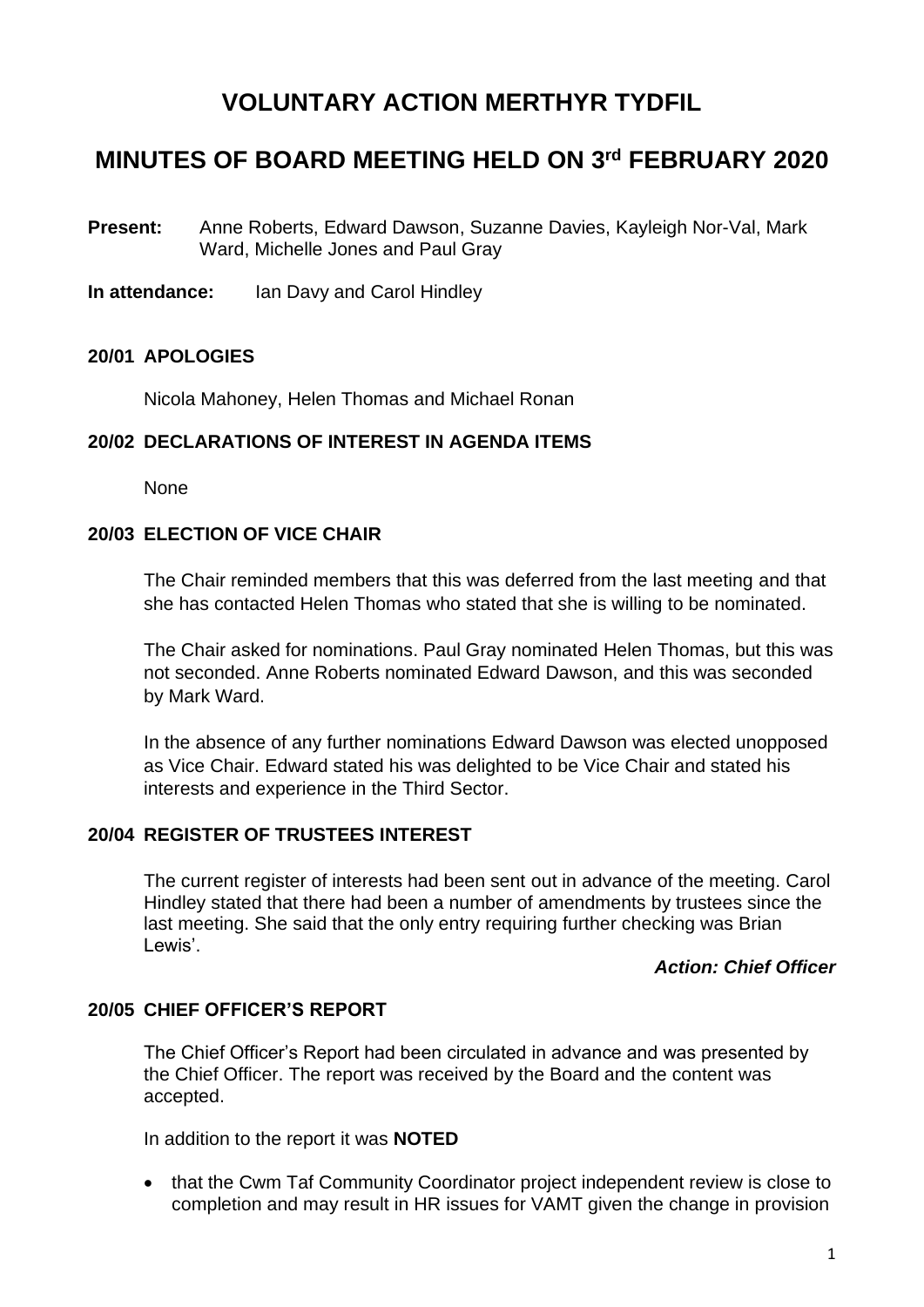in Cwm Taf and the available budget. The Chief Officer will keep the Chair updated

## *Action: Chief Officer*

• that following discussions with partners and the Community Zone Implementation Group, it has been agreed that they would like VAMT to resubmit the bid to the National Lottery Community Fund. The requirement for interim funding prior to any successful bid was noted and that discussions with MTCBC are planned and therefore may have HR implications for the current VAMT staff at Calon Las depending on the amount of funding available from MTCBC.

## *Action: Chief Officer*

- that the SLA remains to signed off with MTIB *Action: Administration and Finance Manager*
- the Lloyds Foundation project event has been arranged for  $25<sup>th</sup>$  /  $26<sup>th</sup>$  March.
- that the staff / board event would be held on  $10<sup>th</sup>$  February. The programme was circulated, and Paul and Nicola gave their apologies for the event

## It was **AGREED**

• that given the unknowns in grant income for 2020/21 it was accepted that a draft Budget was not presented to the meeting as anticipated but will be presented at the next meeting in March

### *Action: Administration and Finance Manager*

- that cyber fraud insurance be purchased *Action: Administration and Finance Manager*
- that a meeting be held with Glen (Melrose IT) regarding the update of hardware and software and cloud-based file storage. *Action: Administration and Finance Manager / Treasurer*

The report was **ACCEPTED** by the Board.

## **20/06 MANAGEMENT ACCOUNTS QUARTER 3**

The Management Accounts for Q3 were presented by the Administration and Finance Manager. The report was **AGREED**.

### **20/07 VAMT KPI REPORT AND VAMT OPERATIONAL PLAN - Quarter 3 Reports**

The KPI Report and the Operational Plan Report for Q3 had been circulated to the Board in advance. The Chief Officer confirmed that they had been sent to MTCBC and the Health Board to comply with the SLA's.

Following discussion regarding items marked "red or "amber", the reports were **AGREED** by the Board.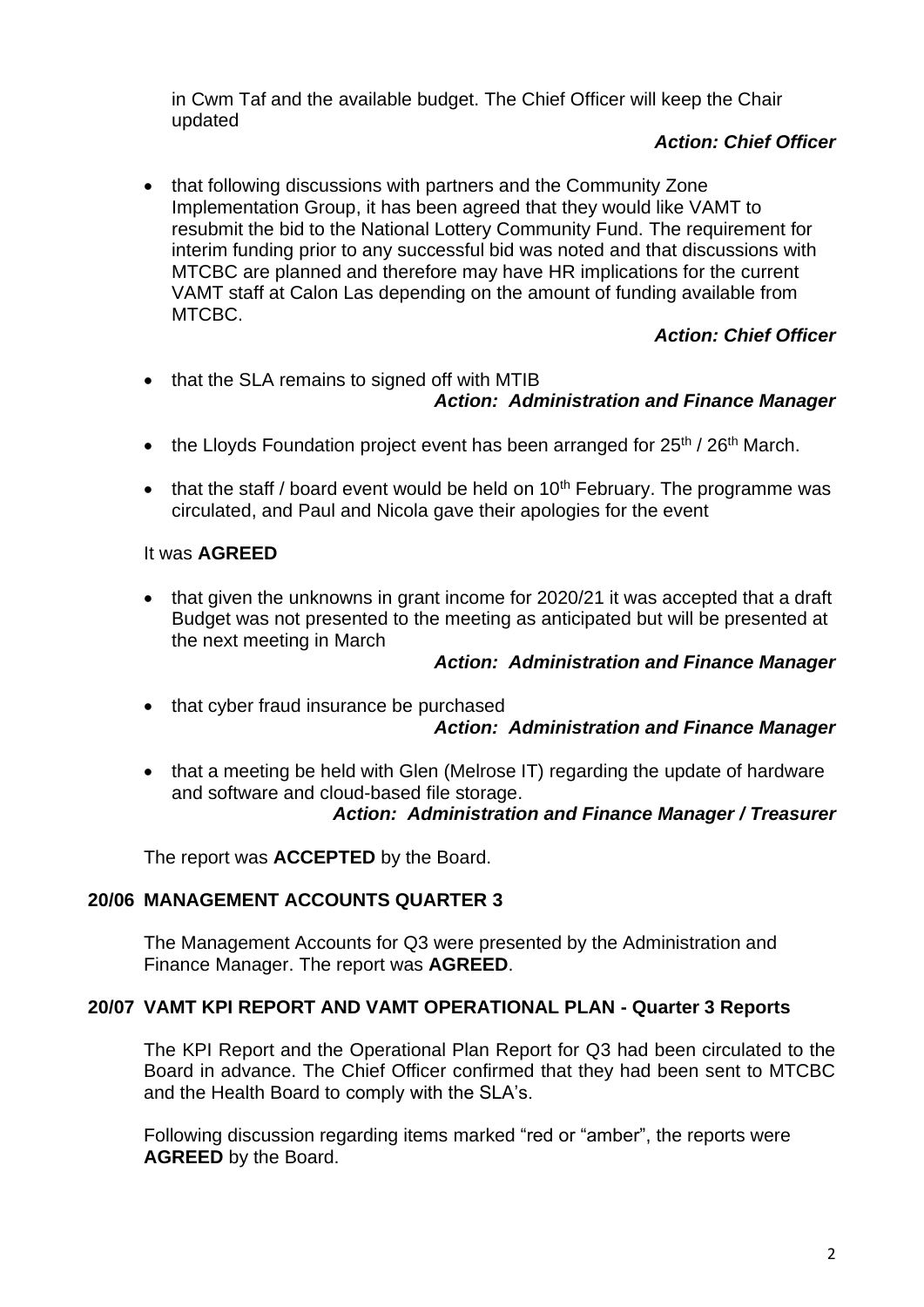#### **20/08 POLICY REVIEWS**

#### - *Budgetary and Financial Procedures / Anti-Fraud Policy*

The Administration and Finance Manager stated that these documents had been referred to the auditors for comments and a meeting arranged for  $6<sup>th</sup>$  February. *Action: Administration and Finance Manager / Treasurer*

- *Safeguarding* 

The Chair and Chief Officer have reviewed the existing policy and think it is fit for purpose but agree that it requires reviewing by someone with greater expertise and current thinking. A request to that effect has been sent to the Safeguarding Board. A reply is awaited.

#### *Action: Chief Officer*

The Board noted that the Policy requires a new named Trustee. Michelle Jones volunteered, and this was **AGREED** by the Board.

- *Supervision and Appraisal*

The Chair and Chief Officer have reviewed the policies and agreed that feedback from staff was desirable. The staff feedback mirrored the views of the Chair and Chief Officer in that the Supervision Policy was fit for purpose but the staff appraisals was too onerous and repetitive and not useful for staff who had been in post for more than a couple of years. It was **AGREED** that an alternative model is required.

#### *Action: Chief Officer* **/ Chair**

#### **20/09 TSSW IMPACT REPORT 2018/19**

The report which had been submitted to WG, the first in the new format was circulated for information. It was agreed that it looked very impressive.

### **20/10 HEALTH AND SAFETY**

The Administration and Finance Officer stated that there was nothing new to report. The Chief Officers room ceiling has been sealed properly.

A review visit from Peninsula has been arranged for later in February.

#### **20/11 MEMBERSHIP**

No new applications received

### **20/12 MINUTES OF PREVIOUS MEETING HELD ON 25 th NOVEMBER 2019**

The minutes of 25<sup>th</sup> November 2019 were **AGREED** and signed by the Chair. It was agreed they can be published on the website in their entirety.

*Action: Chief Officer*